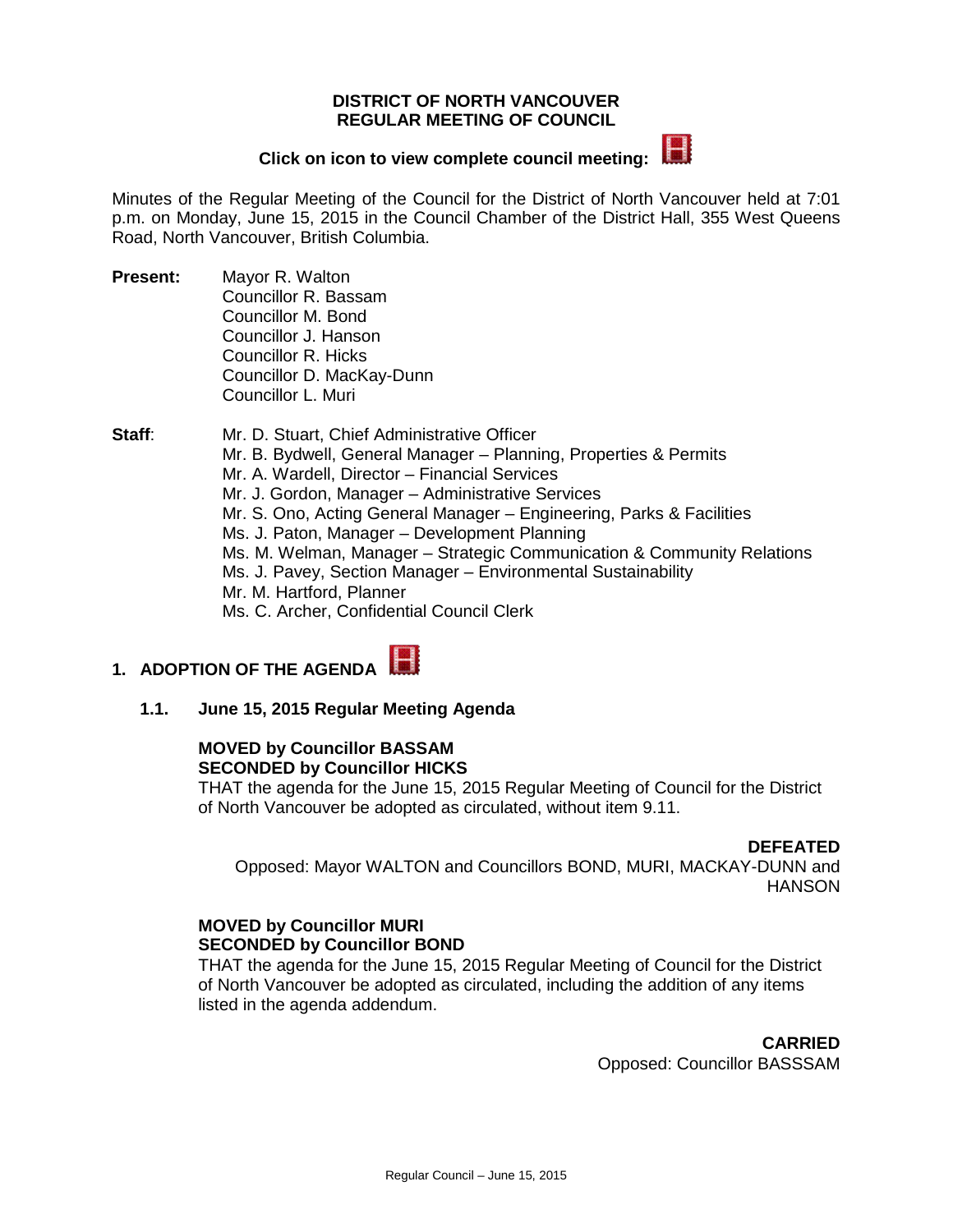# **2. PUBLIC INPUT**

# **2.1. Ms. Janice Edmonds, North Shore NOPE, 700 Block Baycrest Drive:**

- Commented on the Trans Mountain pipeline on behalf of North Shore NOPE;
- Noted that the group is opposed to the expansion of pipelines; and,
- Opined that the National Energy Board process is flawed.

# **2.2. Ms. Brittany Barnes, Capilano Students Union, 200 Block East 3rd Street:**

- Commented on student housing at Capilano University;
- Noted that the Capilano Students Union is advocating for student housing; and,
- Requested District support.

### **2.3. Mr. Taylor Wilson, Capilano Students Union, 300 Block East 4th Street:**

- Commented on student housing at Capilano University;
- Noted Darwin Properties is making a proposal to build student housing; and,
- Commented that the Capilano Students Union endorses Darwin Properties' plan.

# **2.4. Ms. Erin MacNair, 3400 Block Emerald Drive:**

- Thanked Council for supporting North Shore Safe Routes Advocates;
- Requested Council revisit the idea of adding a staff position for Safe Routes; and,
- Noted recent cycling incidents.

# **2.5. Mr. Lyle Craver, 4700 Block Hoskins Road:**

- Commented that the BC Bike Race scheduled for July 1 is planning to use electric bikes for its marshals;
- Expressed concern that part of the race route is through Mountainview Park; and,
- Requested completion of the 2007 Sustainable Trail Use Plan.

### **2.6. Mr. Chuck Band, 2700 Block Panorama Drive:**

- Advised he was unable to attend the June 1, 2015 Council meeting where a Remedial Action Order was issued by Council against his property, due to a planned trip abroad;
- Commented that the creek work on the property had been done with the help of an engineer;
- Stated he has been in talks with District staff; and,
- Acknowledged neighbours' concerns and opined that the public input provided on June 1 was not accurate.

# **2.7. Mr. Kerry Morris, 700 Block East 15th Street:**

- Commented on the upcoming Public Hearing regarding Mountain Court;
- Expressed concern for the displacement of current residents;
- Spoke regarding affordable housing: and,
- Suggested using Community Amenity Contribution funds to help the residents stay in the community.

### **2.8. Mr. John Hunter, 300 Block Roche Point Drive:**

- Noted he is a consultant for energy companies and has done work for Kinder Morgan;
- Commented that information is publicly available on materials used in the transport of diluted bitumen; and,
- Commented on affordable housing.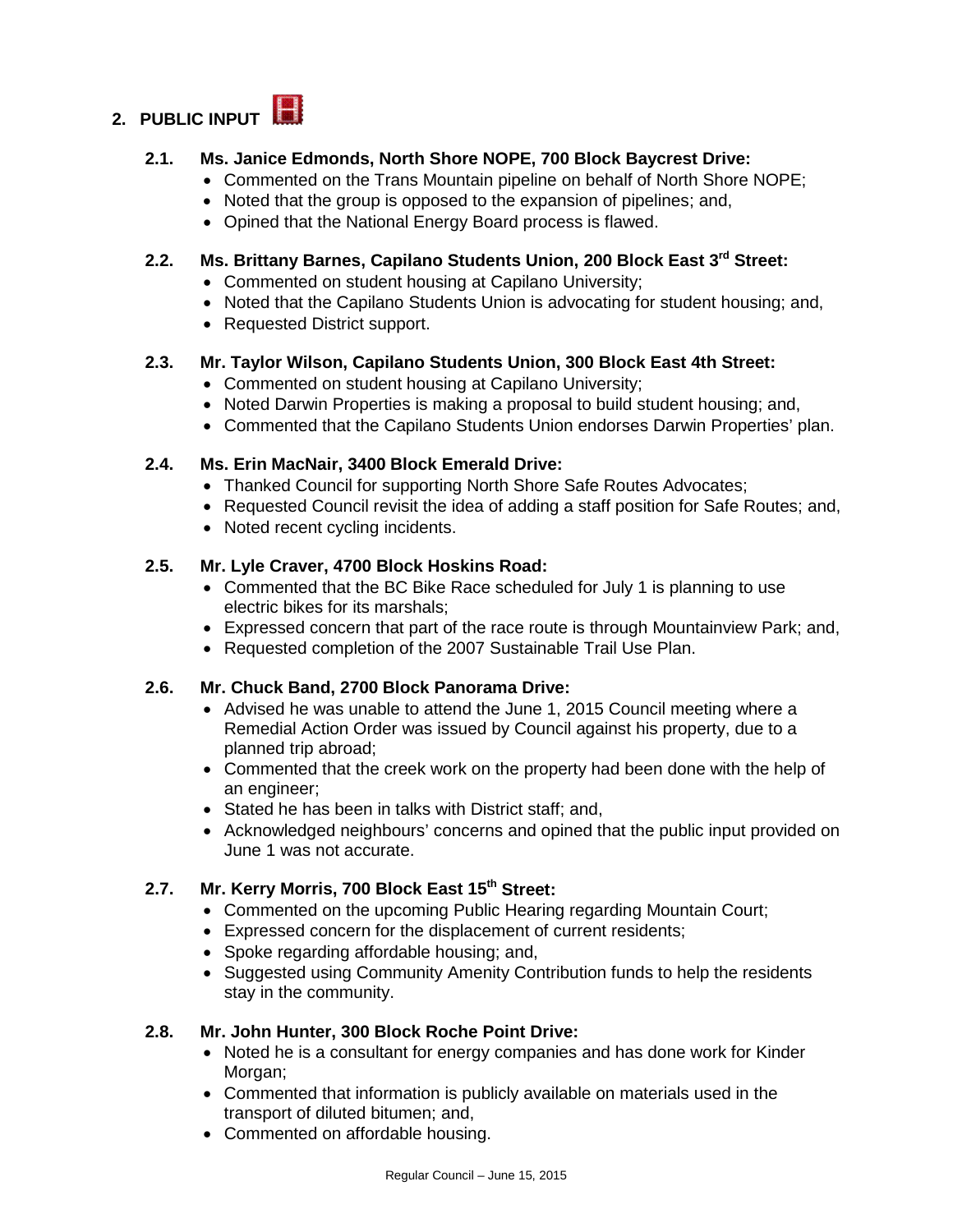### **2.9. Mr. Thomas Frauenberger, 100 Block East 29th Street:**

- Spoke in support of item 9.6 as the builder on the project;
- Commented that the City of Vancouver now has almost 2,000 laneway/coach houses; and,
- Noted his company has built a laneway home in the City of North Vancouver.

### **3. PROCLAMATIONS**

Nil

# **4. RECOGNITIONS**

Nil

# **5. DELEGATIONS**

# **5.1. Ms. Heather Dunsford, North Shore Keep Well Society**

Re: Exercise and Healthy Lifestyles for Seniors

Ms. Heather Dunsford, Coordinator, North Shore Keep Well Society, provided an overview of the programs and services highlighting that they are open to all age 55 and up, free of charge. The organization is a registered society and charity, volunteer-driven with a small support staff. Programs include exercise followed by blood pressure checks, massage services and social activities. Approximately 80% of funding comes from donations and the remainder comes from grants from Vancouver Coastal Health Authority, BC Gaming, the North Shore municipalities and service clubs.

#### **MOVED by Councillor BASSAM SECONDED by Councillor MURI**

THAT the delegation of the North Shore Keep Well Society be received for information.

**CARRIED**

# **6. ADOPTION OF MINUTES**

### **6.1. June 2, 2015 Public Hearing**

**MOVED by Councillor MURI SECONDED by Councillor BOND** THAT the minutes of the June 2, 2015 Public Hearing be received.

**CARRIED**

# **7. RELEASE OF CLOSED MEETING DECISIONS**

Nil

# **8. COMMITTEE OF THE WHOLE REPORT**

Nil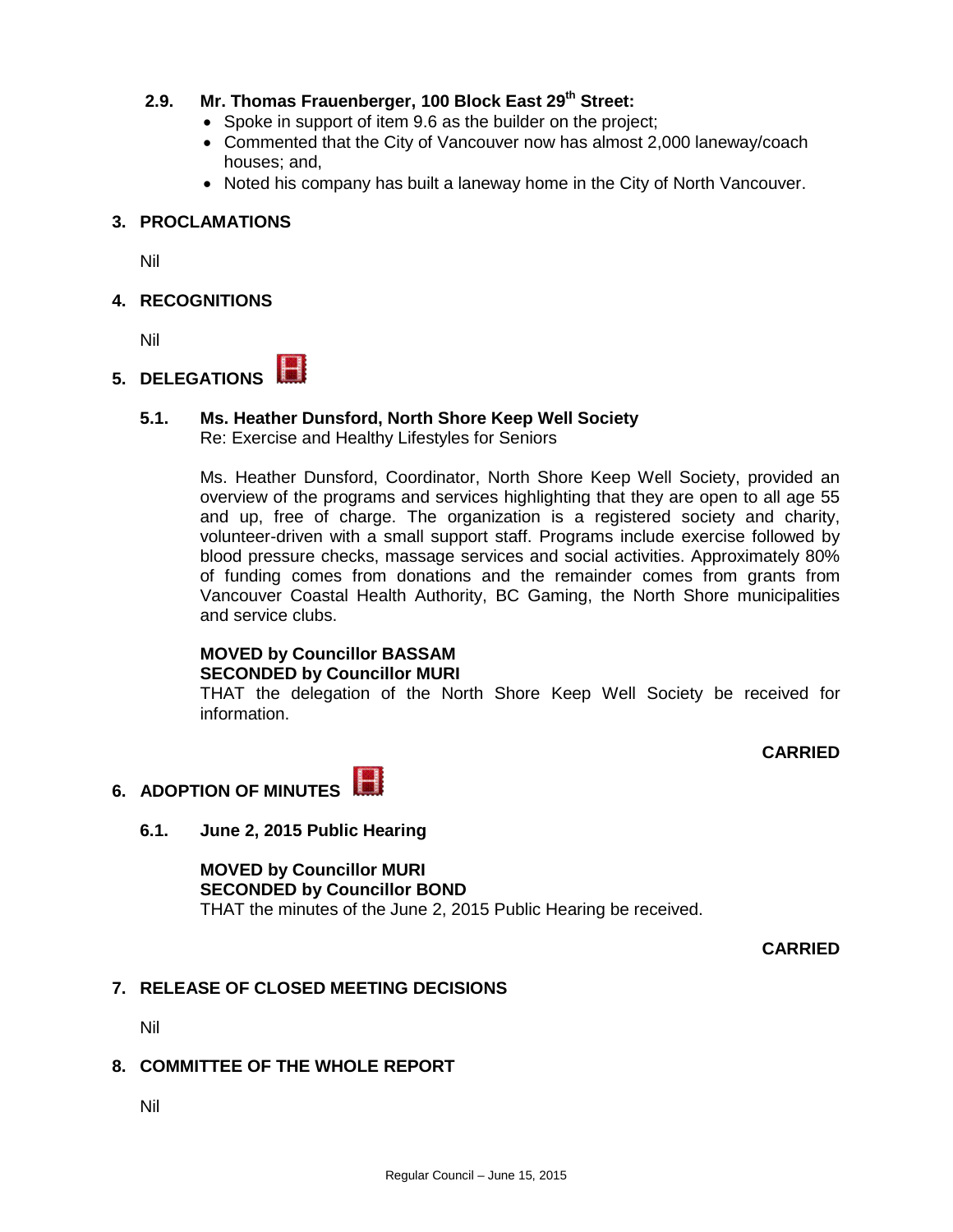#### **9. REPORTS FROM COUNCIL OR STAFF**

#### **MOVED by Councillor MURI SECONDED by Councillor BOND**

THAT items 9.5 and 9.8 be included in the Consent Agenda and be approved without debate.

#### **CARRIED**

# **9.1. Update on Trans Mountain Project**  File No. 01.0595.20/006.04

#### **Public Input:**

#### **Mr. Trevor Kier, 400 Block Alder Street:**

- Commented that it is not clear what the District's position is on the proposed Trans Mountain pipeline project;
- Complimented the work done by the Section Manager Environmental Sustainability;
- Requested information on what actions the District has taken; and,
- Requested resident concerns be brought to the National Energy Board.

Ms. Julie Pavey, Section Manager – Environmental Sustainability, provided an update on the District's engagement with the National Energy Board regarding the proposed Trans Mountain Expansion:

- Commented that concerns are being shared with other interveners;
- The District has ecological concerns including Burrard Inlet and the Maplewood Conservation Area;
- Noted concerns include the impact of a spill, effectiveness of cleanup and longer term impacts from other spills;
- Commented that the Wild Bird Trust of BC is opposed to the project due to the risk to the Maplewood Mud flats;
- Noted the preliminary design was revised to reduce footprint in marine environment;
- Commented that there are concerns about air quality as volatile components of condensate would evaporate in the event of a spill;
- Metro Vancouver is responsible for regional air quality and has raised concerns;
- The behaviour of diluted bitumen in a spill is unknown; and,
- Advised Council of the next steps in the National Energy Board hearing process.

#### **MOVED by Councillor MURI**

#### **SECONDED by Councillor MACKAY-DUNN**

THAT the report of the Section Manager – Environmental Sustainability be received for information.

#### **CARRIED**

### **MOVED by Councillor MURI SECONDED by Councillor HANSON**

THAT the District of North Vancouver formally oppose the twinning of the Trans Mountain Pipeline.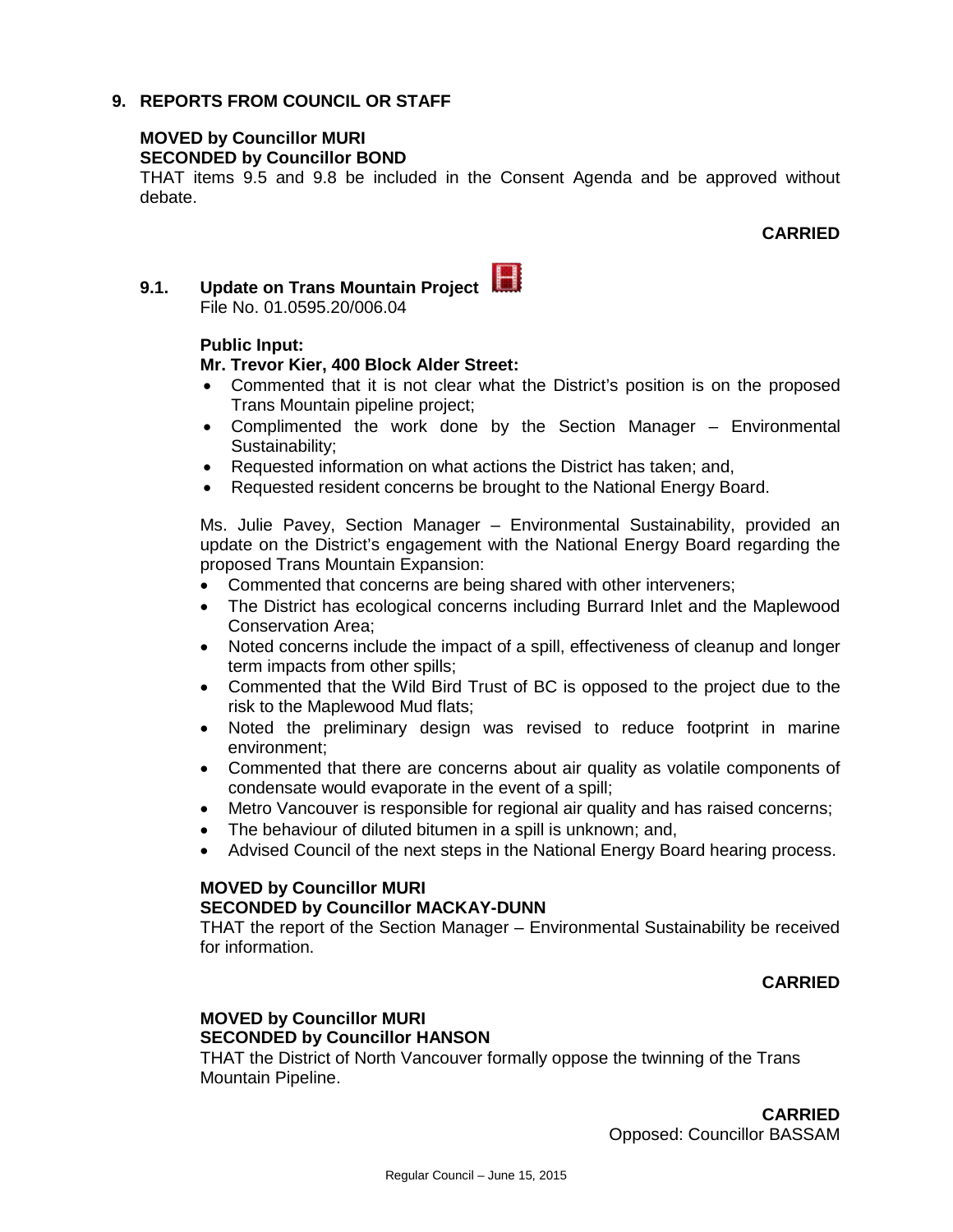The meeting recessed at 8:47 pm and resumed at 8:53 pm.

With the consent of Council, Mayor Walton altered the agenda as follows:

**9.9. Bylaw 8119: Subdivision and Development Bylaw, Lynn Valley Town Centre and Bylaw 8129: Development Servicing Bylaw** File No. 13.6480.30/002.005.000

# **MOVED by Councillor BASSAM SECONDED by Councillor MURI**

THAT "District of North Vancouver Subdivision and Development Bylaw, Lynn Valley Town Centre 7157, 2000, Repeal Bylaw 8119, 2015" is ADOPTED.

THAT "Development Servicing Bylaw 7388, 2005, Amendment Bylaw 8129, 2015 (Amendment 7)" is ADOPTED.

# **CARRIED**

 $\blacksquare$ 

**9.2. Bylaws 8126 and 8127: Rezoning and Housing Agreement Bylaws for a 7 Unit Townhouse Project at 3730-3736 Edgemont Boulevard** File No. 08.3060.20/039.14

### **Public Input:**

#### **Mr. Al Saunders, Harbourview Homes, 900 Block Beaumont Drive:**

- Opined that the project fits with the neighbourhood;
- Noted the company has responded to neighbours' concerns;
- Commented that they have taken an innovative approach to parking; and,
- Noted the project offers a range of housing options.

# **MOVED by Councillor BASSAM SECONDED by Councillor HICKS**

THAT "The District of North Vancouver Rezoning Bylaw 1332 (Bylaw 8126)" is given FIRST Reading and is referred to a Public Hearing;

AND THAT "Housing Agreement Bylaw 8127, 2015 (3730-3736 Edgemont Blvd)" is given FIRST Reading.

### **CARRIED**

**9.3. Bylaw 8135 (Rezoning Bylaw 1333): 2975 & 2991 Fromme Road Zoning Bylaw Text Amendment (Subdivision Regulations)** File No. 08.3060.20/007.15

#### **MOVED by Councillor BASSAM SECONDED by Councillor HANSON**

THAT "The District of North Vancouver Rezoning Bylaw 1333 (Bylaw 8135)" is given FIRST Reading;

AND THAT Bylaw 8135 is referred to a Public Hearing.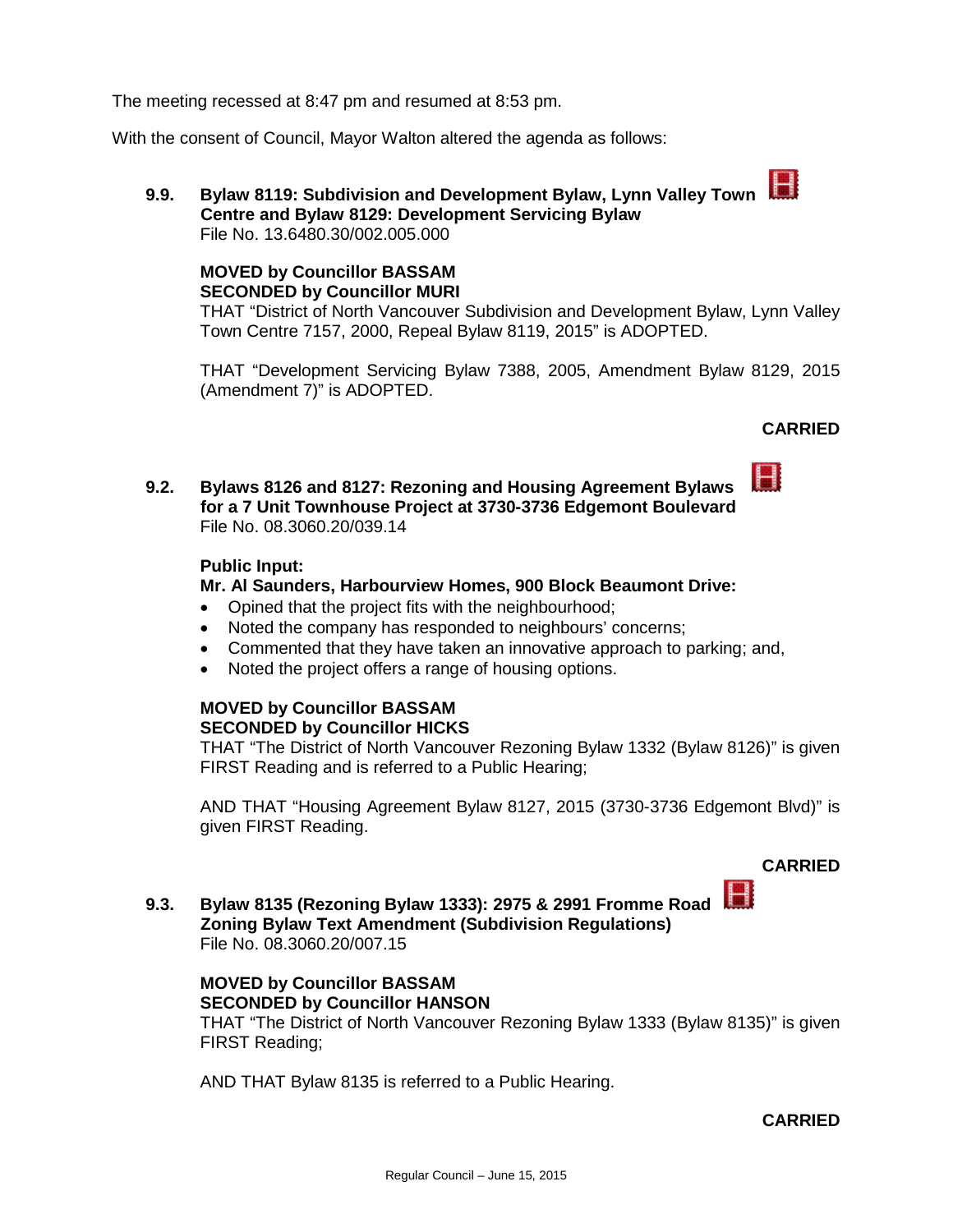**9.4. Bylaws 8103 and 8104: 1203 and 1207 Harold Road**  File No. 08.3060.20/030.14

> **MOVED by Councillor BASSAM SECONDED by Councillor BOND**

THAT "The District of North Vancouver Rezoning Bylaw 1325 (Bylaw 8103)" is given SECOND and THIRD Readings;

AND THAT "Housing Agreement Bylaw 8104, 2014" is given SECOND and THIRD Readings.

**DEFEATED**

Opposed: Mayor WALTON, Councillors HANSON, MACKAY-DUNN and MURI

**9.5. Local Area Service Bylaw 8125 – (LIP2015-01) Traffic Calming for 2700 – 2900 Block Wembley Drive and 2800 Block Wembley Place**  File No. 11.5320.20/064.000

# **MOVED by Councillor MURI SECONDED by Councillor BOND**

THAT pursuant to Section 211 of the Community Charter, a local area service project for the construction of traffic calming works on Wembley Drive be approved;

AND THAT Bylaw 8125 is given FIRST, SECOND and THIRD Readings.

### **CARRIED**

**9.6. Development Variance Permit 8.15 – 1146 West 20th Street**  File No. 08.3060.20/008.15

### **Public Input:**

### **Mr. Chris Wilson, 1100 West 20<sup>th</sup> Street:**

- Noted he is the owner of the subject property; and,
- Advised the plans were adjusted to address concerns from neighbours.

#### **MOVED by Councillor MURI SECONDED by Councillor BOND**

THAT Development Variance Permit 8.15, to allow for the construction of a new single-family house and coach house on the property located at 1146 West  $20<sup>th</sup>$ Street, is ISSUED;

AND THAT the Mayor and Clerk are authorized to sign such documentation as is necessary to discharge restrictive covenant 14797M (the "Restrictive Covenant") registered in favour of the District against title to Property.

### **CARRIED**

Councillor MURI left the meeting at 9:29 pm and returned at 9:30 pm.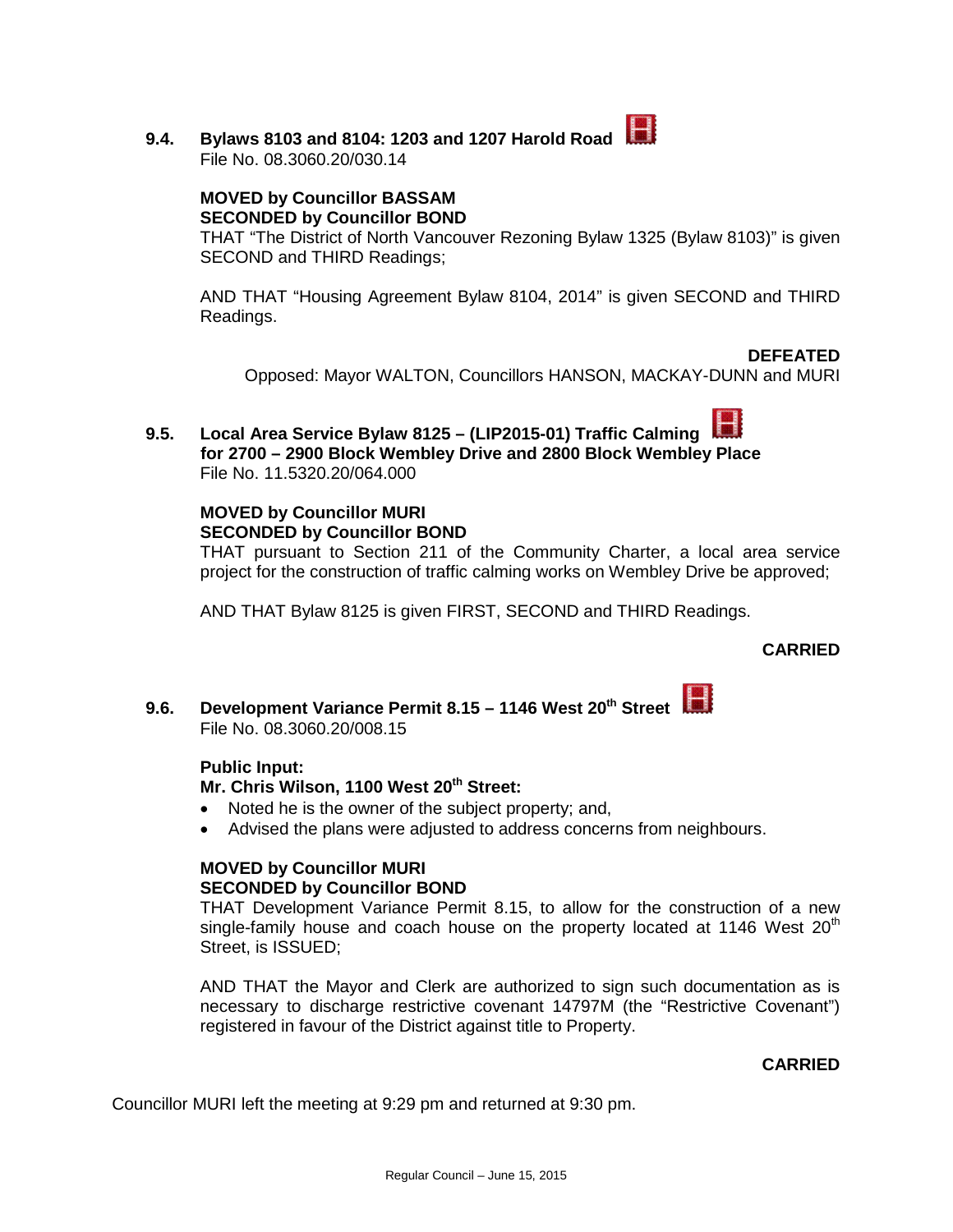

**9.7. Development Permit 01.15 – Redevelopment of Lynn Valley Centre Mall 1175 Lynn Valley Road / 1280 East 27th Street** File No. 08.3060.20/001.15

**MOVED by Councillor BASSAM SECONDED by Councillor MACKAY-DUNN**

THAT Development Permit 01.15, to accommodate construction of six buildings ranging in height from four storeys to twelve storeys, including a one storey commercial podium, all comprising the re-development of the southerly portion of the existing Lynn Valley Centre mall and the adjacent property at 1280 East  $27<sup>th</sup>$ Street, is ISSUED.

**CARRIED**

**9.8. Bylaw 8133 to amend Street and Traffic Bylaw 7125 and Bylaw 8134 to amend Fees and Charges Bylaw 6481** File No. 11.5245.01/000.000

> **MOVED by Councillor MURI SECONDED by Councillor BOND** THAT Bylaw 8133 is given FIRST, SECOND and THIRD Readings;

AND THAT Bylaw 8134 is given FIRST, SECOND and THIRD Readings.

**CARRIED**

The meeting recessed at 9:56 and reconvened at 9:59 pm.

**9.10. District of North Vancouver 2014 Annual Report** 

File No. 01.0645.20/001.000

Presentation: Ms. Mairi Welman, Manager – Strategic Communication & Community Relations.

### **Public Input:**

### **Mr. Corrie Kost, 2800 Block Colwood Drive:**

- Commented on the Annual Report and provided feedback and suggestions for improvements; and,
- Queried why revenues are higher than expenses and why debts are not being paid down if there are funds available;
- Commented regarding restricted funds and requested clarification;
- Requested more details on the contract services increase; and,
- Suggested the District approach the provincial government to request reduced penalties for unpaid taxes.

Councillor Muri left the meeting at 10:05 and returned at 10:06 pm.

Staff advised that the District is paying down debt and because it is term debt, it can only be paid off at certain times.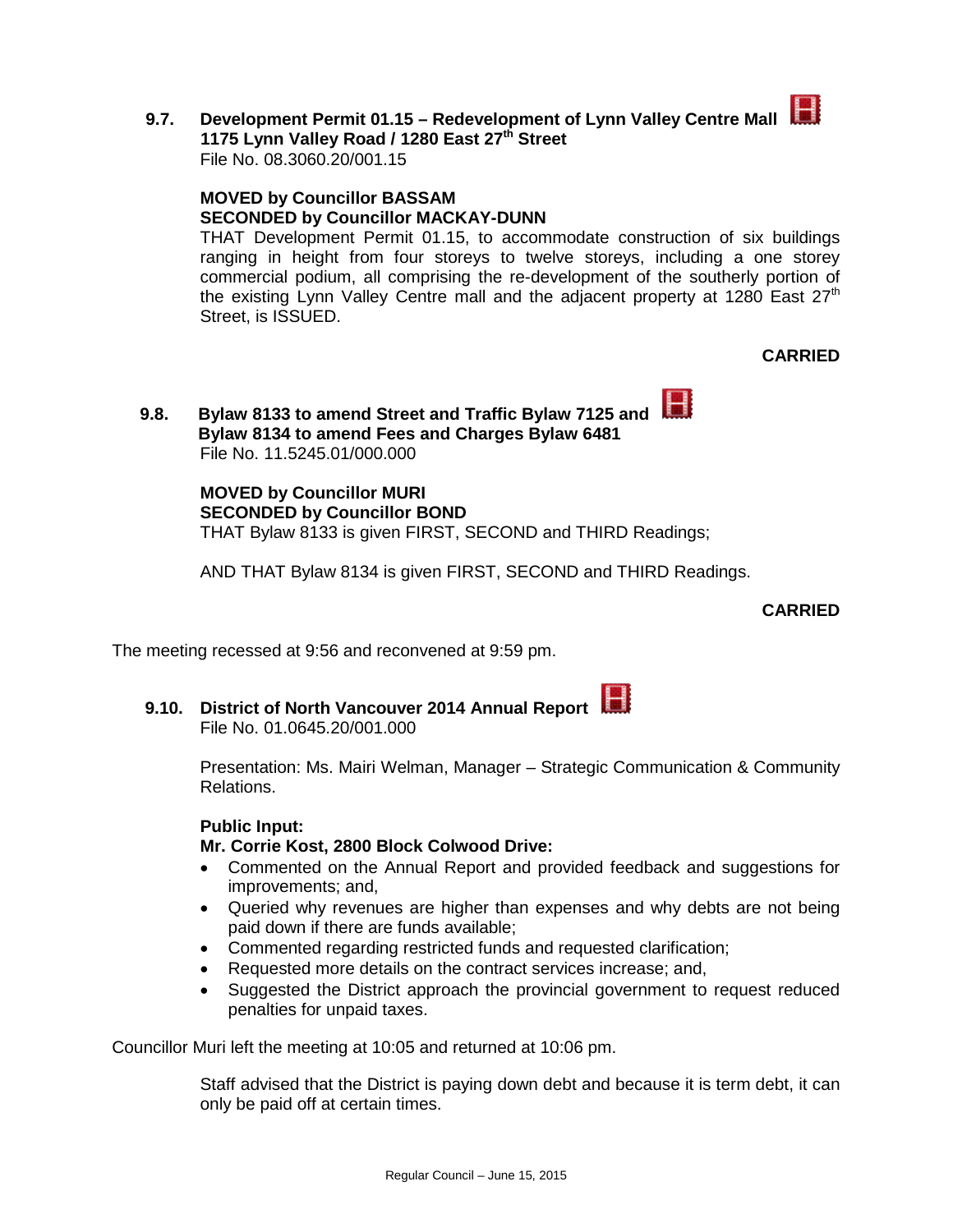Councillor MURI left the meeting at 10:25 pm and returned at 10:26 pm.

#### **MOVED by Councillor MACKAY-DUNN SECONDED by Councillor MURI**

THAT the Regular Council meeting held on June 15, 2015 be authorized to carry on beyond 10:30 pm.

### **CARRIED**

#### **Mr. Lyle Craver, 4700 Block Hoskins Road:**

- Commented on the District's borrowing capacity;
- Noted Permissive Tax Exemptions used to be coded by category and requested this practice resume;
- Opined that Council needs to pay attention to past employee benefits;
- Commented on the District's financial position; and,
- Spoke regarding the District's encroachment strategy in the work plan.

Staff advised that the Municipal Pension Plan is 96% funded.

### **MOVED by Councillor BOND SECONDED by Councillor MURI**

THAT the District of North Vancouver Annual Report for 2014 be received.

### **CARRIED**

**9.11 Affordable Rental Housing**  File No.

# **MOVED by Councillor MURI SECONDED by Councillor HANSON**

THAT Staff be directed to begin a discussion with Council about the retention of existing affordable housing and to prepare a green paper outlining regulatory and policy tools to ensure a future supply of affordable housing in the District.

> **CARRIED** Opposed: Mayor WALTON

# **10. REPORTS**

#### **10.1. Mayor**

Nil

### **10.2. Chief Administrative Officer**

Nil

### **10.3. Councillors**

Nil